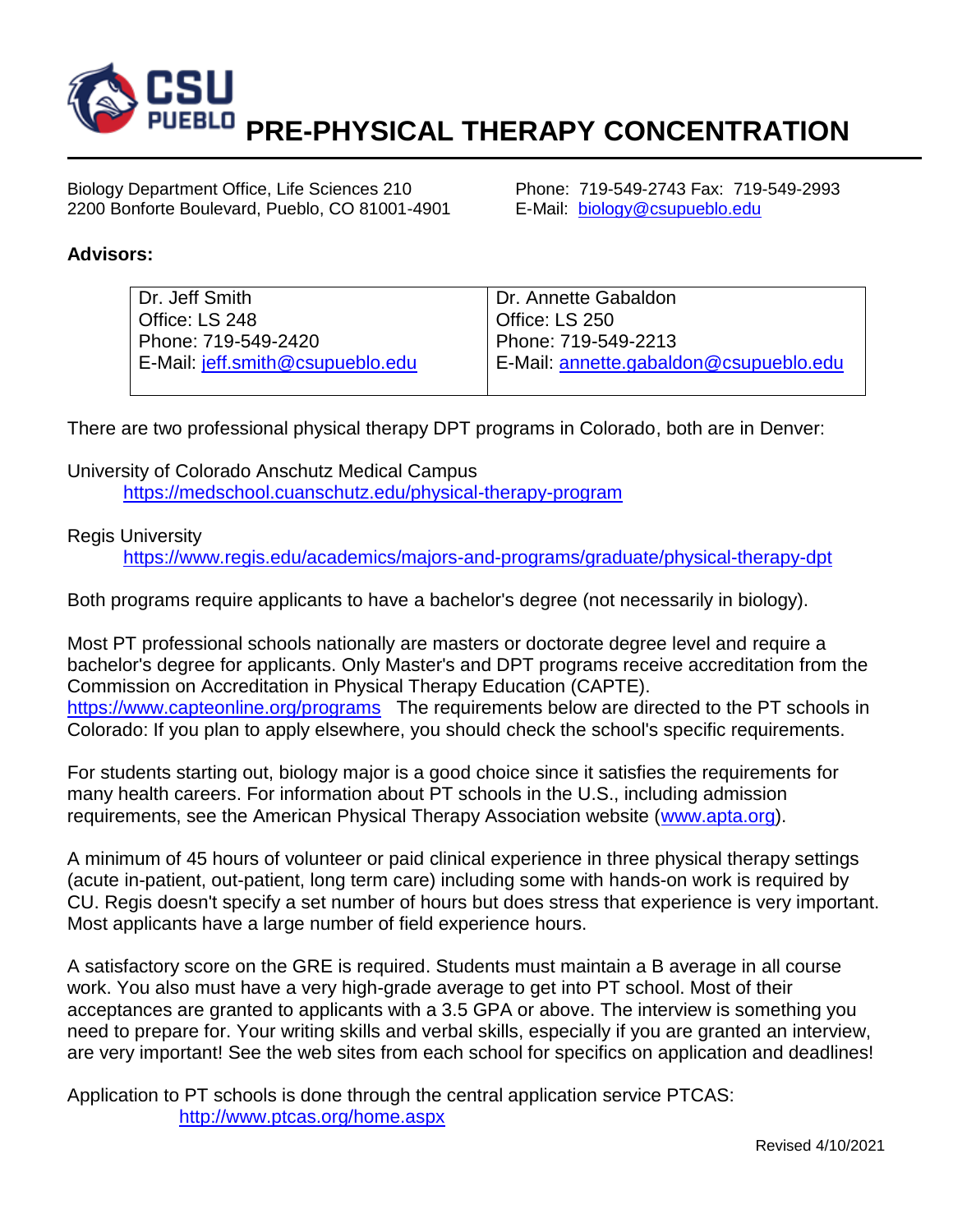

## **Biology BS with Pre-Physical Therapy concentration**

| <b>Biology Courses</b>                     | <b>Course Name</b>                                                | Credits (45)   | <b>Semester</b> |
|--------------------------------------------|-------------------------------------------------------------------|----------------|-----------------|
| <b>BIOL 171</b>                            | <b>First Year Seminar</b>                                         | 1              |                 |
| <b>BIOL 181/L</b>                          | College Biology I-Organismal/Lab                                  | 4              |                 |
| <b>BIOL 182/L</b>                          | College Biology II-Cellular/Lab                                   | 4              |                 |
| BIOL 201/L or 202/L                        | Botany or Zoology/Lab                                             | 4              |                 |
| <b>BIOL 301/L</b>                          | General Microbiology/Lab                                          | 5              |                 |
| <b>BIOL 350</b>                            | Mendelian and Population Genetics                                 | $\overline{2}$ |                 |
| <b>BIOL 351</b>                            | Molecular Biology and Genetics                                    | $\overline{2}$ |                 |
| <b>BIOL 352</b>                            | <b>Evolutionary Biology and Ecology</b>                           | 3              |                 |
| <b>BIOL 493</b>                            | Senior Seminar                                                    | 1              |                 |
| <b>BIOL 321/L</b>                          | Comparative Vertebrate Anatomy and Lab                            | 5              |                 |
| BIOL 414/L                                 | Vertebrate Physiology and Lab *                                   | 4              |                 |
| <b>Biology Upper</b><br>division electives | See Electives List<br>(Cell Biology and Biochemistry recommended) | 10             |                 |
| <b>Science &amp; Math support courses</b>  |                                                                   | (35)           |                 |
| CHEM121/122/L                              | General Chemistry I & II with Labs                                | 10             |                 |
| CHEM 301/302/L                             | Organic Chemistry I & II with Labs                                | 10             |                 |
| PHYS 201/202/L                             | Principles of Physics I & II with Labs                            | 8              |                 |
| <b>MATH 221</b>                            | <b>Applied Calculus</b>                                           | 4              |                 |
| <b>MATH 156</b>                            | Intro to Statistics                                               | 3              |                 |
| <b>Other Courses</b>                       |                                                                   | (40)           |                 |
| <b>PSYCH 100</b>                           | General Psychology                                                | 3              |                 |
| PSYCH 151                                  | Human Development                                                 | 3              |                 |
| PSYCH 362                                  | Abnormal Psychology                                               | 3              |                 |
| ENG 101 & 102                              | English Composition I & II                                        | 6              |                 |
| <b>COMR 103</b>                            | Speaking and Listening                                            | 3              |                 |
| <b>General Education</b>                   | History (3), Humanities (6)                                       | 9              |                 |
| <b>EPER 344</b>                            | <b>Exercise Physiology</b>                                        | 3              |                 |
| Electives                                  | (PT Recommended courses include:<br>EPER 242 and EPER 364)        | 10             |                 |
|                                            | <b>Total credits</b>                                              | 120            |                 |